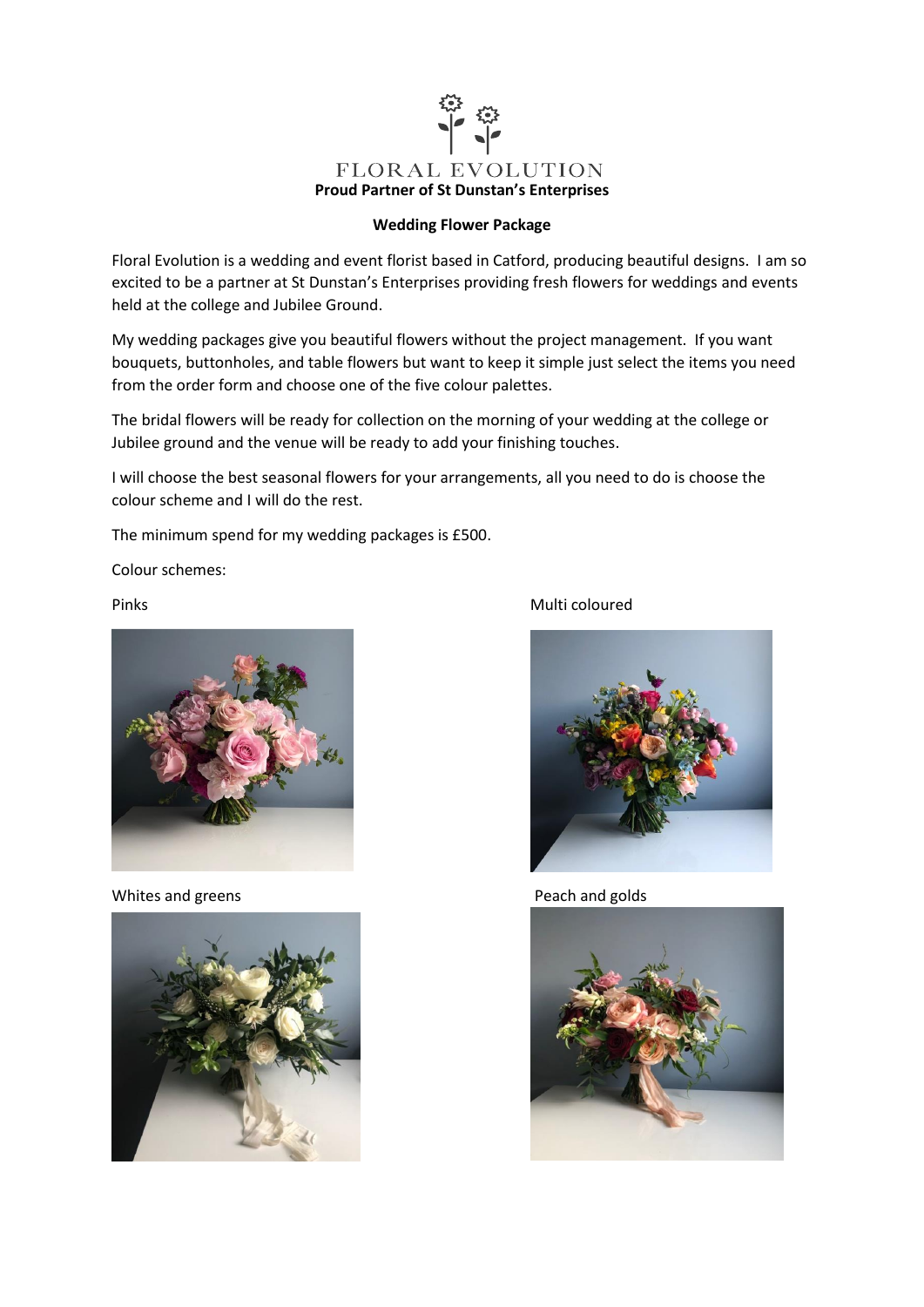![](_page_1_Picture_0.jpeg)

Reds

![](_page_1_Picture_2.jpeg)

Wedding items - All examples will be in colour palette you have chosen above

## Buttonholes

![](_page_1_Picture_5.jpeg)

Table centres in urns or bowls which you will be able to keep after the wedding

![](_page_1_Picture_7.jpeg)